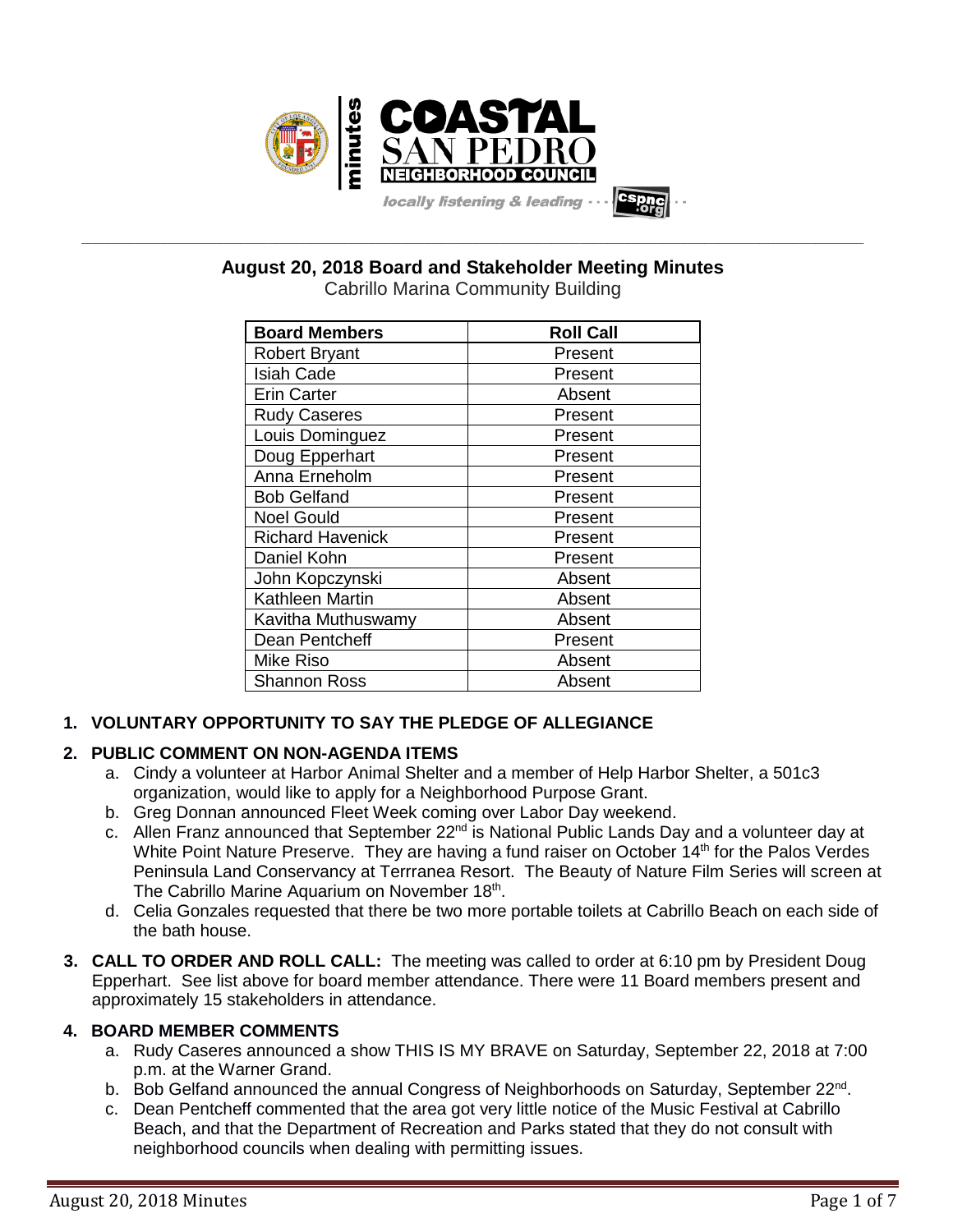**5. APPROVAL OF PRIOR MEETING MINUTES** – The June 18, 2018, and July 17, 2018 meeting minutes – Approved without objection.

# **6. REPORTS FROM GOVERNMENT AGENCY REPRESENTATIVES**

- a. **Councilman Joe Buscaino** San Pedro Field Deputy Ryan Ferguson
	- i. The Elks Lodge rebuild has 80% completion of the exterior hardscape.
	- ii. The Mesa 22 development is currently building foundations for the homes.
	- iii. Rancho San Pedro redevelopment, the Housing Authority of the City of Los Angeles (HACLA) Board of Commissioners is having a meeting on August 23<sup>rd</sup>, to review submitted proposals from the project.
	- iv. Mr. Ferguson answered questions from the board and stakeholders.
- b. **Port of Los Angeles** Augie Bezmalinovich
	- i. The next meeting of the Board of Harbor Commissioners is Thursday, August  $23<sup>rd</sup>$  at 8:30 a.m. at the Port Administration Building.
	- ii. Mr. Bezmalinovich provided the following information and requested that it be included in the minutes.

The Port of Los Angeles has released a Draft Initial Study/Negative Declaration for the Berths 118-119 [Kinder Morgan] Wharf Repair Project on Monday, August 13, 2018 for a period of 30 days. The project involves repairs to the wharf along with a five-year lease renewal. Specifically, the proposed work would consist of the following activities:

- Repair of several existing wharf-support timber piles and installation of one new wharf support pile.
- Installation of new fender piles.
- Installation of a berthing structure on the existing wharf including installation of five new steel piles.
- Conduct wharf deck repair work including, but not limited to repairing pile splits, repairing deficient pile connections, repairing damaged pile caps, joists, decking, crossbrace and bull rail.

During the 30-day public review period, the public has an opportunity to provide written comments on the information contained within this IS/MND. Written comments may be sent to:

Chris Cannon, Director, City of Los Angeles Harbor Department, Environmental Management Division

#### 425 S. Palos Verdes Street, San Pedro, California 90731

Written comments may also be sent via email to [ceqacomments@portla.org](mailto:ceqacomments@portla.org) and comments sent via email should include the Project title in the subject line. The document is attached or can be found on the Port's website at [www.portofla.org.](http://www.portofla.org/) Please let me know if you have any additional questions or concerns.

- iii. San Pedro Public Market update Demolition continues.
- iv. Fleet Week will feature a concert by The Beach Boys at the Battleship Iowa on Saturday, September 1, 2018.
- v. Mr. Bezmalinovich answered questions from the board and stakeholders.
- c. **Port of Los Angeles Port Police** Aldo Morales, Maritime Community Relations Officer Not present
- d. **Department of Neighborhood Empowerment (DONE)** Obiamaka Ude, Neighborhood Council Advocate – Not present
- e. **Congresswoman Nanette Barragan** Morgan Roth Field Representative Not present
- f. **Assembly Member O'Donnell** Sarah Patterson, San Pedro Field Representative Not present
- g. **Senator Steven Bradford** Brenda Baker, District Representative Not present
- h. **Office of Mayor Garcetti** Manny Lopez, Harbor Area Representative Not Present

### **7. PRESENTATION BY PORT OF LOS ANGELES ON HARBOR BLVD./HWY 47 IMPROVEMENTS** – Augie Bezmalinovich

- a. Mr. Bezmalinovich gave a detailed PowerPoint presentation outlining the project. The dog park will be eliminated.
- b. Mr. Bezmalinovich answered questions from the board and stakeholders.

### **8. PRESENTATION BY AMBER GINSBERG, HOMELESSNESS COMMITTEE, ON HOMELESSNESS INITIATIVES** – Amber Sheikh-Ginsberg

- a. Ms. Ginsberg gave an update on the numbers of homeless people specifically for San Pedro from last month's working group meeting.
- b. She clarified that County Measure H is for wrap around services and City Measure HHH is funding to build supportive housing units.
- c. The next working group meeting is Thursday, August  $23<sup>rd</sup>$  at 7:00 p.m. at Kaiser.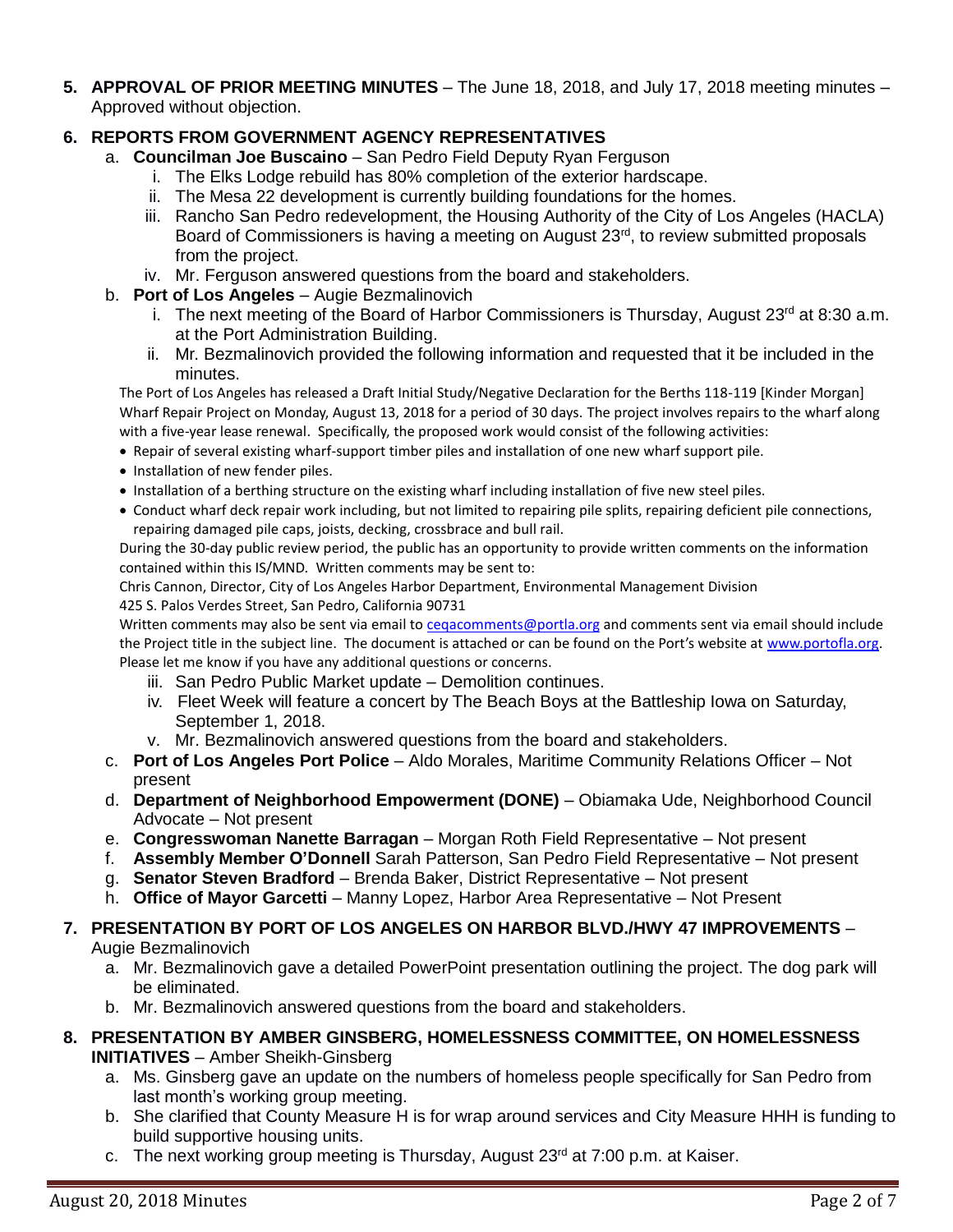d. Ms. Sheikh-Ginsberg answered questions from the board and stakeholders.

### **9. MOTION TO ESTABLISH A COUNCIL DISTRICT 15 HOMELESSNESS INITIATIVES CITIZENS' OVERSIGHT BOARD** – Homelessness ad hoc Committee

*WHEREAS,* initiatives to resolve Homelessness will receive \$1.2 Billion as approved by City of Los Angeles voters in 2016 (Proposition HHH) and \$355 million over ten years as approved by Los Angeles County voters in 2017 (Measure H).

*BE IT RESOLVED,* the Coastal San Pedro Neighborhood Council recommends the establishment and functioning of the Council District 15 Homelessness Initiatives Citizens' Oversight Board as defined below:

CD15 Homelessness Initiatives Citizens' Oversight Board

- 1. Each Council District 15 (CD15) Neighborhood Council is requested to appoint one representative to the CD15 Homelessness Initiatives Citizens' Oversight Board ("CD15 HICOB") and will submit formal notification of such appointments to appropriate offices within the City of Los Angeles Mayor's Office, Council District 15, and Los Angeles County.
- 2. The CD15 HICOB will be responsible for monitoring implementation of the City of Los Angeles homelessness measures in CD15.
- 3. The CD15 Neighborhood Councils request the City of Los Angeles to designate a representative with the responsibility of functioning as a liaison with the CD15 HICOB.
- 4. The CD15 HICOB will monitor conditions at homelessness facilities funded by the City of Los Angeles and will issue monthly condition reports to the respective Neighborhood Council Boards.
- 5. The CD15 HICOB will consider comments submitted by stakeholders applicable to the City of Los Angeles homelessness measures in CD15.
- 6. The CD15 HICOB will submit recommendations, comments, and requests for response and/or assistance to the City of Los Angeles Mayor's office, Council District 15, and relevant responsible agencies.
- 7. The CD15 HICOB will continue as described above for period of three years and will continue thereafter at the direction of the CD15 Neighborhood Councils.

Motion from committee passed with 11 yes (Bryant, Cade, Caseres, Dominguez, Epprhart, Erneholm, Gelfand, Gould, Havenick, Kohn, and Pentcheff), 0 no, 0 abstention.

#### **10. MOTION REGARDING REPAIR OF COASTAL ACCESS STAIRS AT WILDERS ADDITION PARK** – Parks and Coastline Committee

*Whereas,* the coastal access staircase at Wilders Addition Park **has been closed by the City of Los Angeles and** is in need of repair by the City of Los Angeles; and

*Whereas,* that location is the sole visitor-serving coastal access point in 2.5 miles of shoreline;

*Therefore be it resolved,* the Coastal San Pedro Neighborhood Council urges the City of Los Angeles to proceed with all needed repairs to the coastal access staircase at Wilders Addition Park on an expedited basis to restore shore access and avoid violating the California Coastal Act; and

*Be it further resolved,* the Coastal San Pedro Neighborhood Council (CSPNC) requests that the City regularly report to CSPNC on progress of the repairs, beginning with an anticipated schedule.

**Motion** by **Dean Pentcheff** to add '…**has been closed by the City of Los Angeles and**…' as noted above, second by **Bob Gelfand**, passed with 11 yes (Bryant, Cade, Caseres, Dominguez, Epprhart, Erneholm, Gelfand, Gould, Havenick, Kohn, and Pentcheff), 0 no, 0 abstention. **Motion** from committee as amended passed with 11 yes (Bryant, Cade, Caseres, Dominguez, Epprhart, Erneholm, Gelfand, Gould, Havenick, Kohn, and Pentcheff), 0 no, 0 abstention.

#### **11. MOTION REGARDING FREE HANDICAPPED PARKING AT CABRILLO BEACH**

*Be it resolved,* the Coastal San Pedro Neighborhood Council urges the City of Los Angeles to make handicapped parking at Cabrillo Beach free of charge.

Motion from committee passed with 9 yes (Bryant, Cade, Epprhart, Erneholm, Gelfand, Gould, Havenick, Kohn, and Pentcheff), 0 no, 1 abstention (Dominguez), and 1 out of room (Caseres).

### **12. MOTION OPPOSING SB 831, AN ACT TO AMEND GOVERNMENT CODE REGARDING ACCESSORY DWELLING UNITS** – Planning and Transportation Committee

*Resolved,* the Coastal San Pedro Neighborhood Council opposes Senate Bill 831, an act to amend Government Code regarding accessory dwelling units, and shall file a Community Impact Statement (text follows) on any relevant City of Los Angeles Council action and shall send a letter (text follows) to Senator Steven Bradford.

*Community Impact Statement for Los Angeles City Council*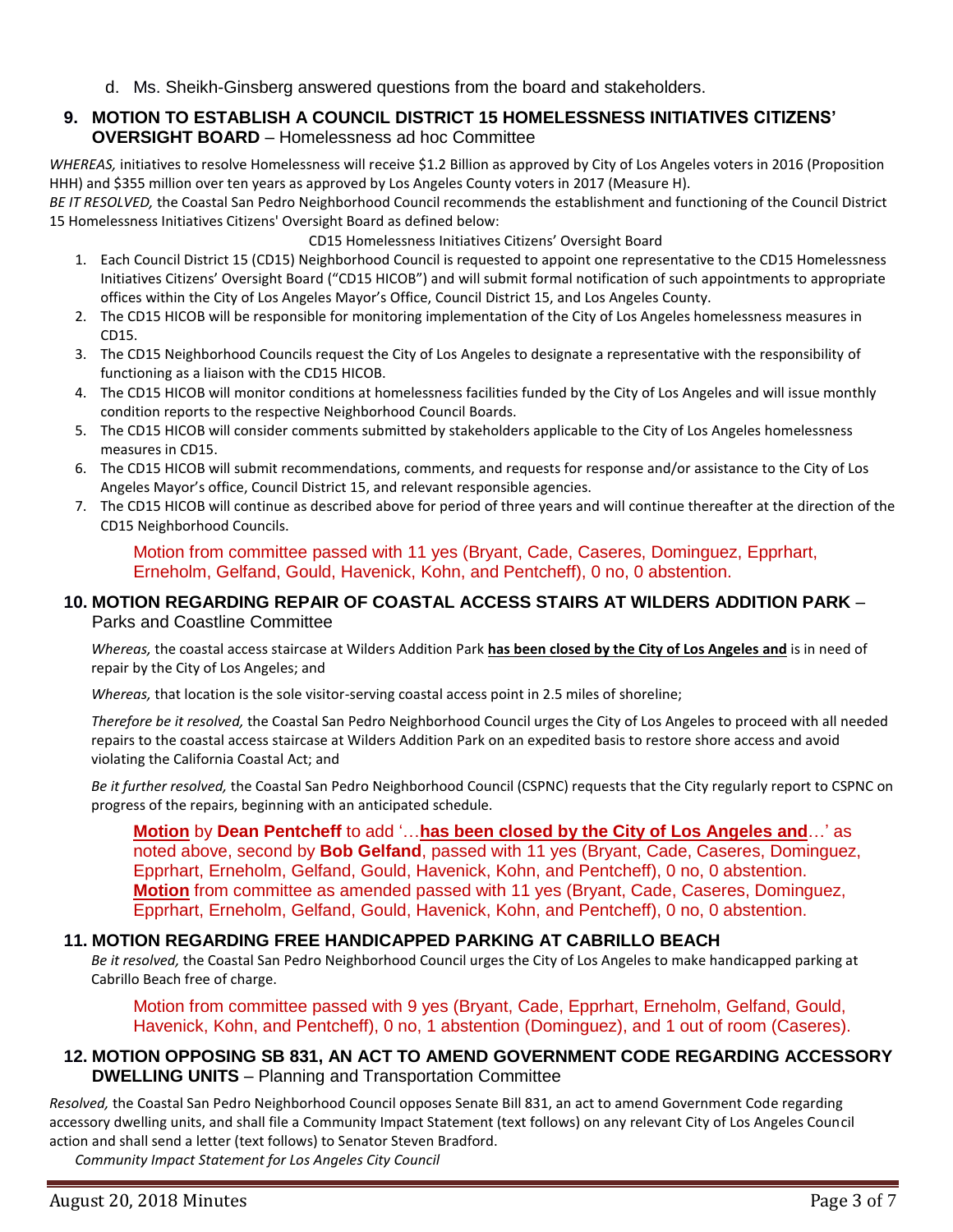The Coastal San Pedro Neighborhood Council opposes SB 831, legislation that seeks to remove local government zoning and land use regulations regarding accessory dwelling units (ADUs) and urges the City to include opposition to this measure in their legislative program. State legislation already removes much of the local autonomy by requiring the city to allow second units on any existing R1 (single family) property. The proposed SB 831 would further restrict the City's ability to regulate such units by removing the City's ability to include lot coverage standards and prohibiting the consideration of square footage of a proposed accessory dwelling unit when calculating an allowable floor-to-area ratio or lot coverage ratio for the lot. It would require that an application for an ADU be approved or disapproved within 60 days and if the City does not act within 60 days, then the application shall be deemed approved. It would prohibit requiring that off-street parking spaces be replaced when a garage, carport, or covered parking structure is demolished or converted into an ADU and would not allow the City to require owner occupancy by the permit applicant.

#### *Letter to State Senator Steven Bradford, 35th District*

The Coastal San Pedro Neighborhood Council opposes SB 831, legislation that seeks to remove local government zoning and land use regulations regarding accessory dwelling units (ADUs) and urges you to vote against it.

State legislation already removes much of the local autonomy by requiring the city to allow second units on any existing R1 (single family) property. The proposed SB 831 would further restrict local communities abilities to regulate such units and plan for liveable neighborhoods.

Among other things, the legislation would remove the ability to include lot coverage standards and prohibit the consideration of square footage of a proposed accessory dwelling unit when calculating an allowable floor-to-area ratio or lot coverage ratio. The result could be wildly out of scale and character developments.

The proposed reduction of time for an application to be acted on from 120 days to 60 days is unrealistic for a City the size of Los Angeles and appears designed to require automatic approval of every application.

Of particular concern to us is the proposed prohibition on requiring that off-street parking spaces be replaced when a garage, carport, or covered parking structure is demolished or converted into an ADU. Existing legislation already does not allow for a requirement of parking for that new unit. This would be a double wammy. In San Pedro, we have many old neighborhoods where the parking is already insufficient.

Finally, we are concerned about the provision that would not allow the City to require owner occupancy by the permit applicant. SB 831 is an overreach of the State's authority. We urge you to vote against it.

Thank you for your consideration of this request.

Motion by **Robert Bryant** to postponed consideration, second by **Isiah Cade**, passed without objection.

### **13. MOTION TO ADOPT COMMENTS ON COUNCILMEMBER RYU'S "NEIGHBORHOOD COUNCIL SYSTEM REFORMS"** – Dean Pentcheff

Resolved, *The Coastal San Pedro Neighborhood Council adopts the following comments on Councilmember David Ryu's "Neighborhood Council System Reforms" (Council File 18-0467).*

- • Change the name of DONE to "Neighborhood Councils Department **Department of Neighborhood Councils**", BONC to "Neighborhood Councils Commission" and phase out "EmpowerLA" branding. Support, but change the name to "Department of Neighborhood Councils".
- • Amend LAMC to remove "Community Impact [*sic*] Stakeholder" and consider adding other definitions by ordinance. Strongly support removing the "Community Interest Stakeholder", given the confusion and disruption this has caused, and the impossibility of refining that definition to make it workable. Disagree with adding other stakeholder classifications: retain "lives, works, or owns property" as a reasonably clear and inclusive stakeholder definition.
- • Amend City Charter to eliminate selections. Strongly support the elimination of selections. Strongly recommend that there be significant outreach and publicity from the City level to publicize the existence, capabilities, and elections of neighborhood councils. This should be in addition to localized outreach and publicity by NCs.
- • Create a one-time review examining NC board seats for equity and provide suggestions to increase equity. We are concerned that any allocation of board seats amongst stakeholder types inevitably creates (rather than diminishes) inequities. We recommend removing or minimizing seat allocation by stakeholder types, and recommend open ("at large") seats as a straightforward way of improving equity of representation.

We do not think that the BONC is the appropriate body to oversee an equity review process, and would prefer that it be overseen by an external review body.

Another aspect of equity (not noted in Councilmember Ryu's recommendations) is funding equity across NCs. To preserve funding equity while allowing for flexibility in NC size through subdividing (or combining) NCs, NC funding should be allocated to NCs on a per-stakeholder basis, rather than at a fixed level per NC.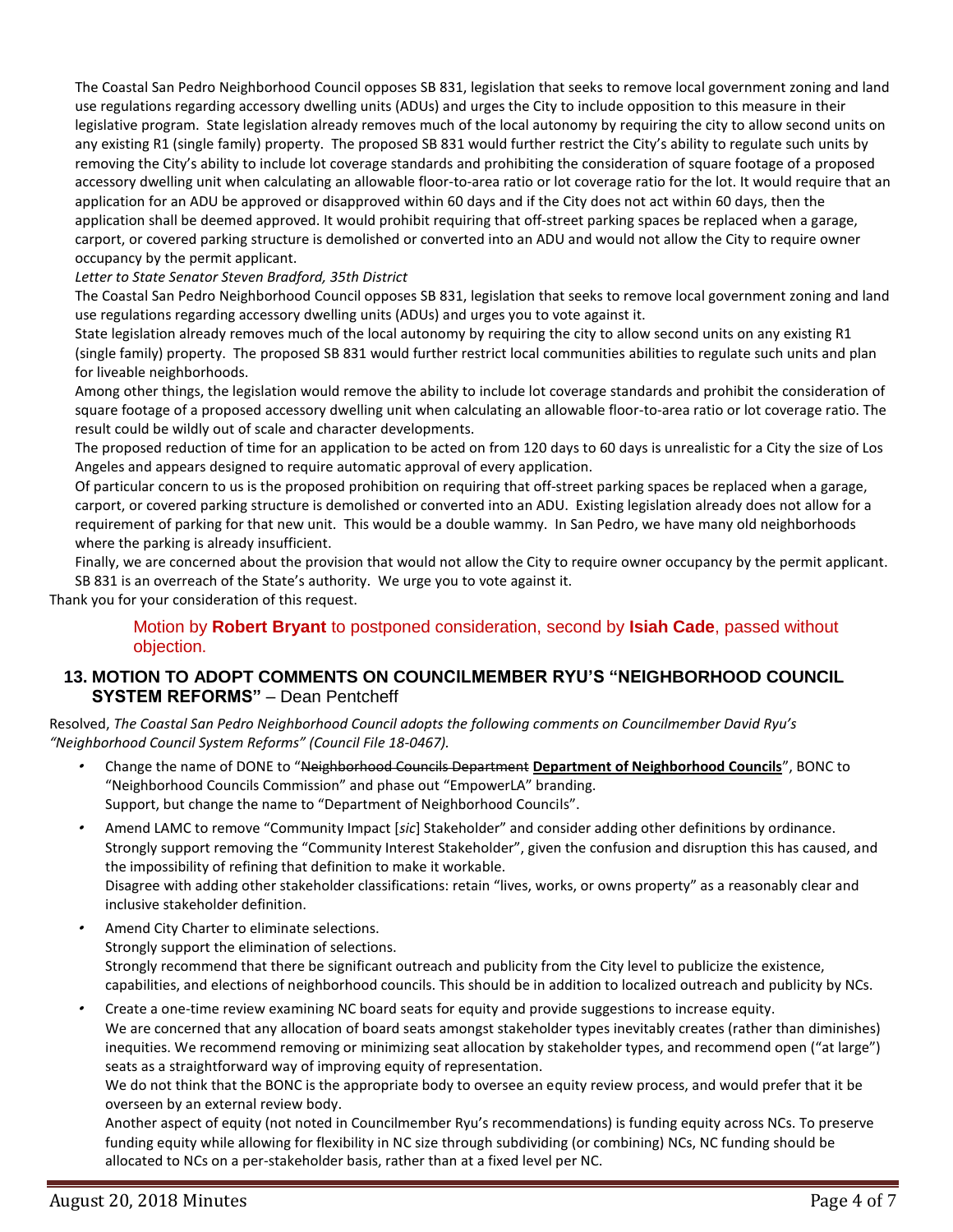- Create a uniform minimum voting and board member age. Support.
- • Develop required planning and land use training for some committee chairs. We disagree with requiring training, but support the development of voluntary training. We strongly recommend that planning and land use training be developed by PlanCheckNC or other NC participants who have an adequate background for the job, rather than by DONE or another City agency.
- • Ability to roll over a non-cumulative maximum of \$10,000 per year. Support.
- • Amend LAMC to permit in-kind or monetary donations to NCs. Support.
- Consider holding all NC elections on a single day citywide. Strongly support the idea of a single election day, primarily because it would highlight the need for citywide publicity about NCs, and would make citywide publicity about NC elections clearer and easier to deliver.
- • Develop a process to assist NCs with accessing shared space in City facilities. Support.
- • Develop and share a compendium of best practices. Support.
- • Develop point of contact lists for City departments and agencies and appoint a single point of contact for each within each NC.

Support.

**Motion** by **Bob Gelfand** to change *Neighborhood Councils Department to* **Department of Neighborhood Councils** as noted above, second by **Dean Pentcheff**, passed without objection. **Motion** from committee as amended passed with 10 yes (Bryant, Cade, Dominguez, Epprhart, Erneholm, Gelfand, Gould, Havenick, Kohn, and Pentcheff), 0 no, 0 abstention, and 1 out of room (Caseres).

### **14. MOTION TO ALLOCATE FUNDING FOR REDESIGN OF THE COASTAL SAN PEDRO NEIGBORHOOD COUNCIL WEBSITE** – Doug Epperhart

*Resolved,* the Coastal San Pedro Neighborhood Council shall allocate funds not to exceed \$500 for a redesign of the Coastal San Pedro Neighborhood Council website.

Motion by **Robert Byrant** to refer to the Budget and Finance Committee, second by **Noel Gould**, passed with 8 yes (Bryant, Cade, Caseres, Dominguez, Erneholm, Gould, Havenick, and Kohn), 1 no (Gelfand), 2 abstentions (Epprhart and Pentcheff).

### **15. MOTION TO ADD TWITTER AND INSTAGRAM TO SOCIAL MEDIA POSTINGS BY COASTAL SAN PEDRO NEIGHBORHOOD COUNCIL** – Doug Epperhart

*Resolved,* the Coastal San Pedro Neighborhood Council shall establish Twitter, **NextDoor**, and Instagram feeds to represent the neighborhood council in parallel to and with the same guidelines as the current Facebook account.

**Motion** by **Dean Pentcheff** to amend to add **NextDoor**, second by **Noel Gould**, passed without objection.

**Motion** by **Dean Pentcheff** to approve the Coastal San Pedro Neighborhood Council shall establish Twitter, NextDoor, and Instagram feeds to represent the neighborhood council in parallel to and with the same guidelines as the current Facebook account, second by **Richard Havenick**, passed with 10 yes (Bryant, Cade, Caseres, Dominguez, Epprhart, Gelfand, Gould, Havenick, Kohn, and Pentcheff), 0 no, 1 abstention (Erneholm).

# **16. MOTION TO AMEND STANDING RULES**

*Be it resolved,* the Coastal San Pedro Neighborhood Council shall amend its Standing Rules as follows (text deleted is in strikethrough and text to be added is in **underlined bold**):

#### **2. Composition and Organization of Committees**

Committees shall require a quorum of three to transact business. Committees shall have at least three members, at least one of whom shall be a member of the Governing Board. No stakeholder may chair more than one committee.

Each committee shall have a chair and may have a one or more vice-chairs. Committee chairs, vice-chairs, and committee members shall be appointed by the Governing Board, and must be ratified by the Governing Board in order to vote at committee meetings.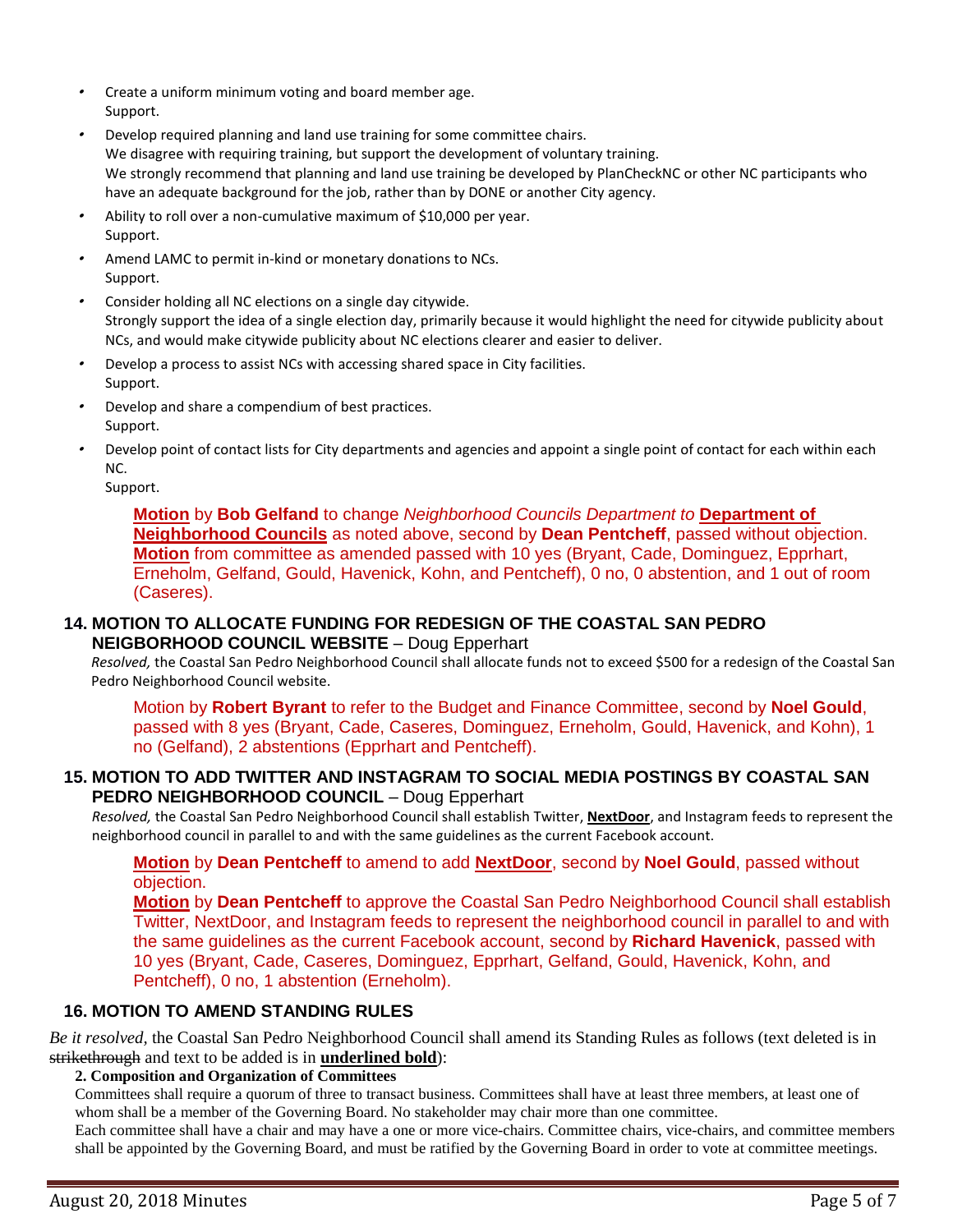The Governing Board shall appoint committee chairs, vice-chairs, and members annually **,** at the first meeting of a newly elected Board **,** and at other times as necessary.

**3. Establishment of Standing Committees**

The Governing Board establishes the following standing committees.

**Budget and Finance:** Responsible for budgetary and fiscal matters.

**Communications:** Responsible for all outreach and community relations, including website, publications, and events. **Economic Development:** Responsible for matters related to the commercial and economic environment.

**Election Committee:** Responsible for conducting the process for election of the Governing Board.

**Emergency Preparedness and Public Safety:** Responsible for matters related to emergency preparedness and public safety. **Environment and Sustainability:** Responsible for matters related to environmental issues and sustainability efforts.

#### **Homelessness: Responsible for matters relating to the alleviation of homelessness.**

**Parks and Coastline:** Responsible for matters related to parks and coastal issues.

**Planning and Transportation:** Responsible for matters related to planning, zoning, and transportation issues.

**Port:** Responsible for matters related to the Port of Los Angeles.

**Rules and Bylaws:** Responsible for matters related to rules and bylaws.

Motion by **Dean Pentcheff** to approve amendment(s) to Standing Rules as stated above, second by **Louis Dominguez**, passed with 11 yes (Bryant, Cade, Caseres, Dominguez, Epprhart, Erneholm, Gelfand, Gould, Havenick, Kohn, and Pentcheff), 0 no, 0 abstention.

### **17. COMMITTEE REPORTS**

- a. Budget & Finance Committee Chair Bob Bryant
	- i. The regular date and time for the Budget and Finance Committee meeting will be the last Thursday of the month at 6:30 p.m.
- b. Communications Committee Chair Shannon Ross Not present
- c. Emergency Preparedness and Public Safety Committee Chair Bob Gelfand
	- i. The Northwest San Pedro Neighborhood Council has asked that Coastal co-sponsor an Emergency Preparedness Fair with them.
- d. Parks and Coastline Committee Chair Noel Gould No new information
- e. Planning and Transportation Committee Chair Mike Riso Not present
- f. Environment and Sustainability Committee Chair Anna Erneholm No new information
- g. Rules & Bylaws Chair Dean Pentcheff No new information
- h. Homelessness Committee Chair Kathleen Martin Not present
- i. Port Committee Chair Louis Dominguez
	- i. The regular date and time for the Port Committee meeting will be the second Monday at 6:00 p.m. right before the agenda setting meeting.
	- ii. Mr. Dominguez distributed a handout of proposed perimeters for all Harbor Area Neighborhood Councils to the Port regarding upcoming waterfront infrastructure project funding.
- **18. TRESURER'S REPORT** Louis Dominguez, Treasurer provided an update on budget and funding numbers to date.

*Budget and Finance (Consent Calendar)*

### **19. APPROVAL OF MONTHLY EXPENDITURE REPORTS**

- **20. APPROVAL OF MONTHLY EXPENSES**, including approval of Treasurer's payment of all recurring Neighborhood Council expenses including (but not limited to) Lloyd Staffing, The Mailroom, Angels Gate Cultural Center meeting expenses, vendor(s) for meeting refreshments, and office supplies.
- **21. APPROVAL OF FUNDING REQUESTS RECEIVED FROM COMMITTEES** None
- **22. ADOPTION OF THE CITY CLERK'S 2018–19 FISCAL YEAR ADMINISTRATIVE PACKET** Motion by **Louis Dominguez** to approve the Consent Calendar as presented, second by **Robert Bryant**, passed with 11 yes (Bryant, Cade, Caseres, Dominguez, Epprhart, Erneholm, Gelfand, Gould, Havenick, Kohn, and Pentcheff), 0 no, 0 abstention.
- **23. APPOINTMENTS OF COMMITTEE OFFICERS, COMMITTEE MEMBERS, AND OTHER BOARD REPRESENTATIVES** – Richard Havenich is appointed to the Homelessness Committee and Isiah Cade appointed to the Election Committee.

### **24. ANNOUNCEMENTS** – None